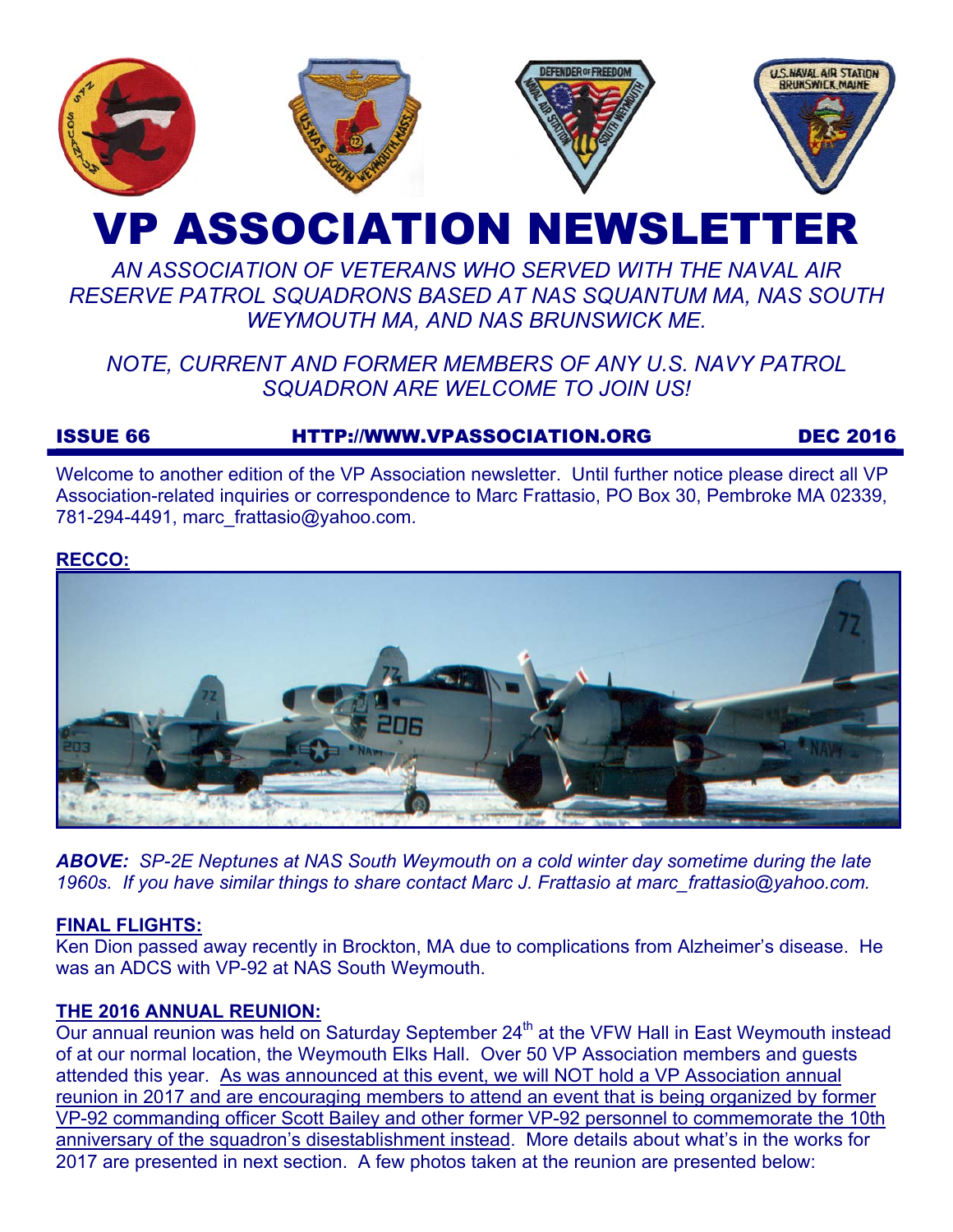

*ABOVE LEFT: Frank Holland, Bob O'Brien, and Paul Lapinski visiting the ANA Patriot Squadron's Shea Naval Aviation Museum before heading to the Weymouth VFW Hall. ABOVE RIGHT: Kevin Cahill, Mary White, Mary Primiano, Jack Primiano, Den Forbes and other members socializing in the VFW Hall before the meal was served. BELOW: Wayne Thomas at the head of the chow line.* 

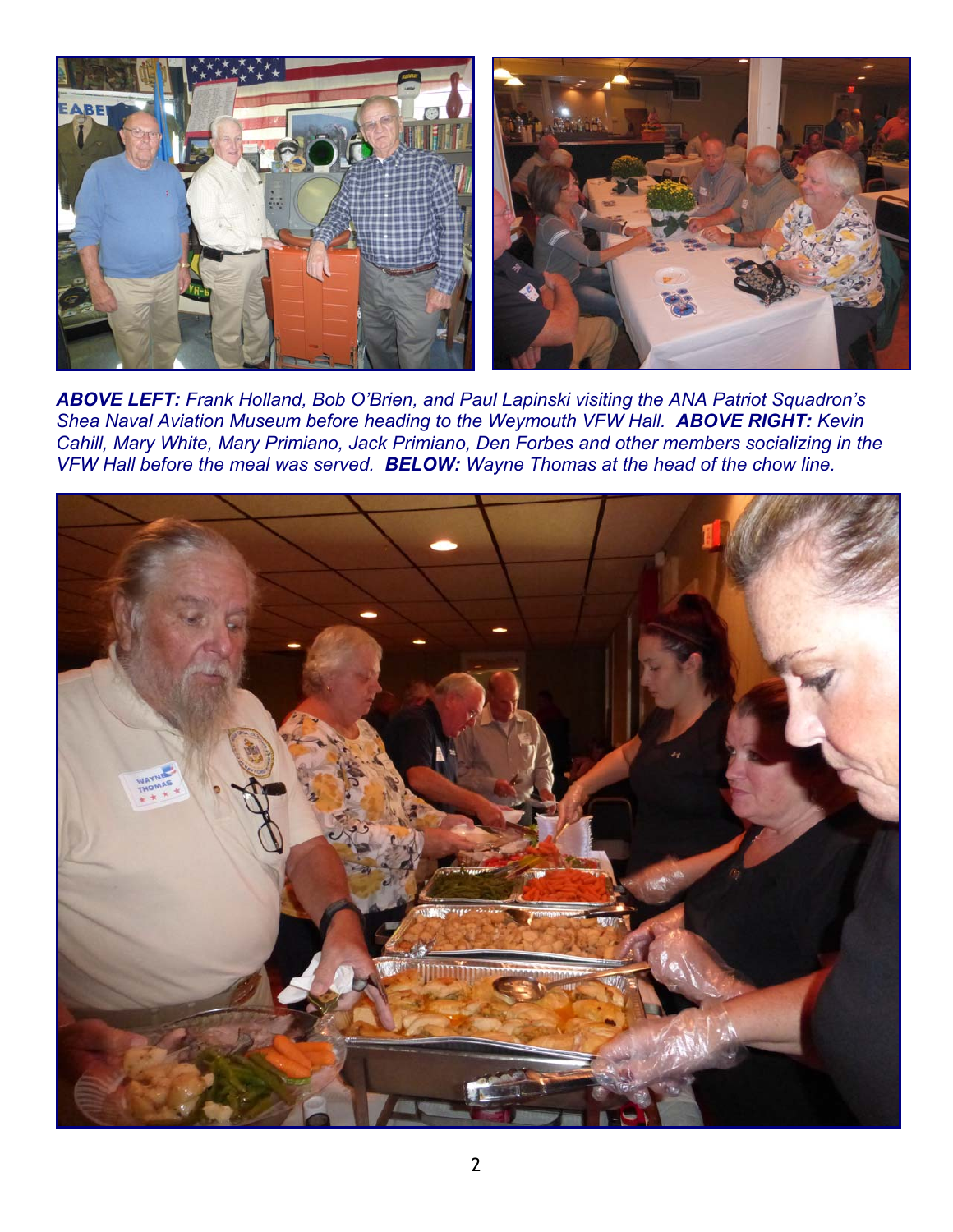

*ABOVE: If you look real closely at this table you'll notice that Ernie Godzur was wearing his old "Cracker Jack" dress uniform. That's a tight-fitting outfit under the best of circumstances. How many of you can still fit into yours? BELOW LEFT: Suzzane and Peter Carpenter. BELOW RIGHT: Faith Frattasio and Susan Zimmerman.* 



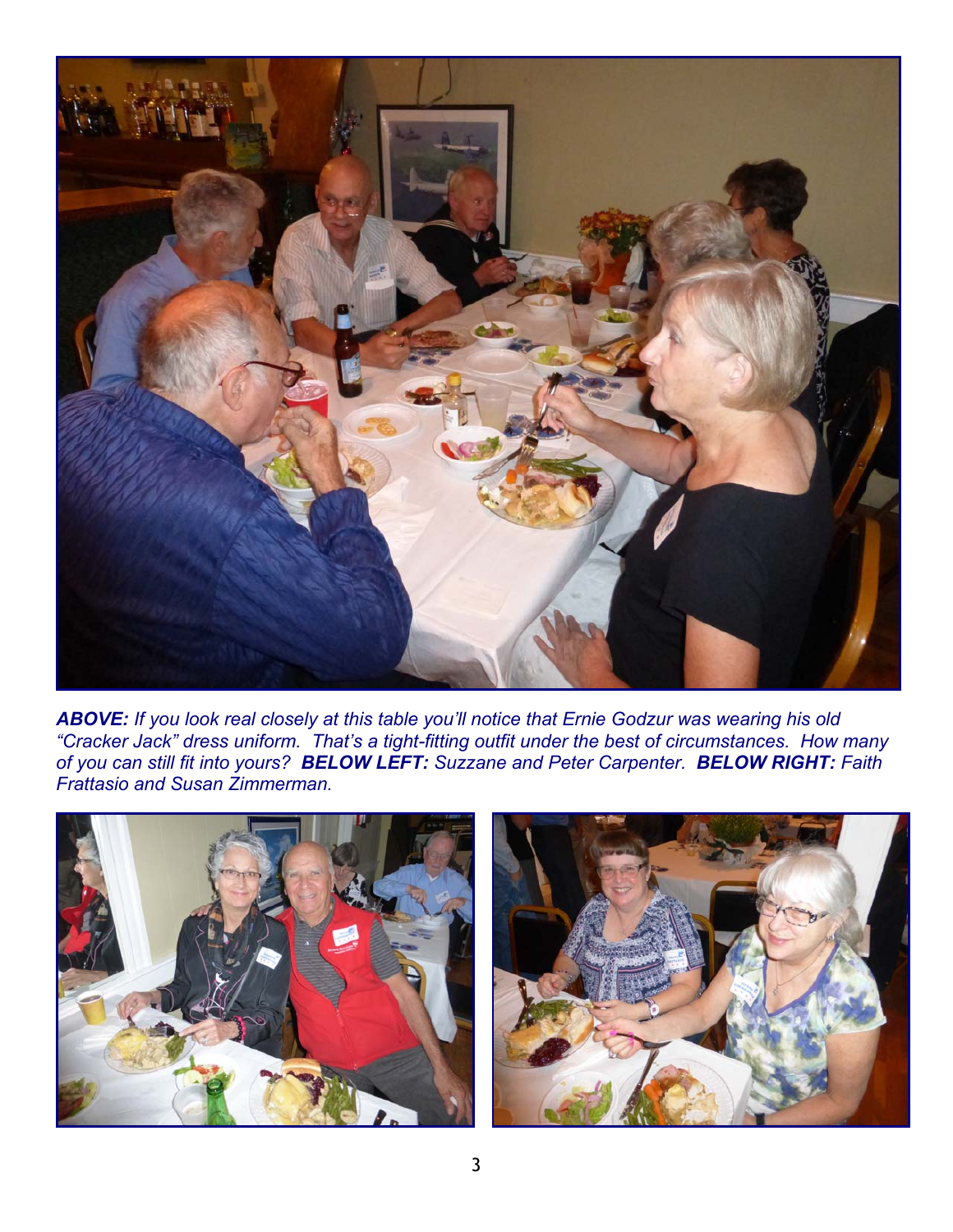

*ABOVE: Bill and Barbara Hanigan and Joe Mortland are hanging on every word spoken by our guest speaker, author John Galluzzo. John was unable to bring any copies of his book "Squantum and South Weymouth Naval Air Stations" to the reunion to sell. If you go to almost any bookstore in eastern Massachusetts you should be able to find this book in the Arcadia Press "Images of America" section. Alternatively, you can order on-line from www.amazon.com. It's a very good book that's filled with great photos of the both NAS Squantum and NAS South Weymouth. For \$20 you can't go wrong! Don't forget to check out John Galluzzo's newest book (November 2016), "Massachusetts Aviation" as well. There are many photos of NAS Squantum and NAS South Weymouth in there too!* 



We always have something to give out to everybody who comes to the annual reunion. This year we handed out small enameled VP-92 squadron insignia pins. We still have a few left over. If you'd like one while the supply lasts, send a check for \$7 to Barbara Hanigan, 23 Parkview Terrace, Duxbury MA 02332. Be sure to include a note along with the check indicating that you want one of the VP-92 squadron insignia pins that were handed out at the recent reunion.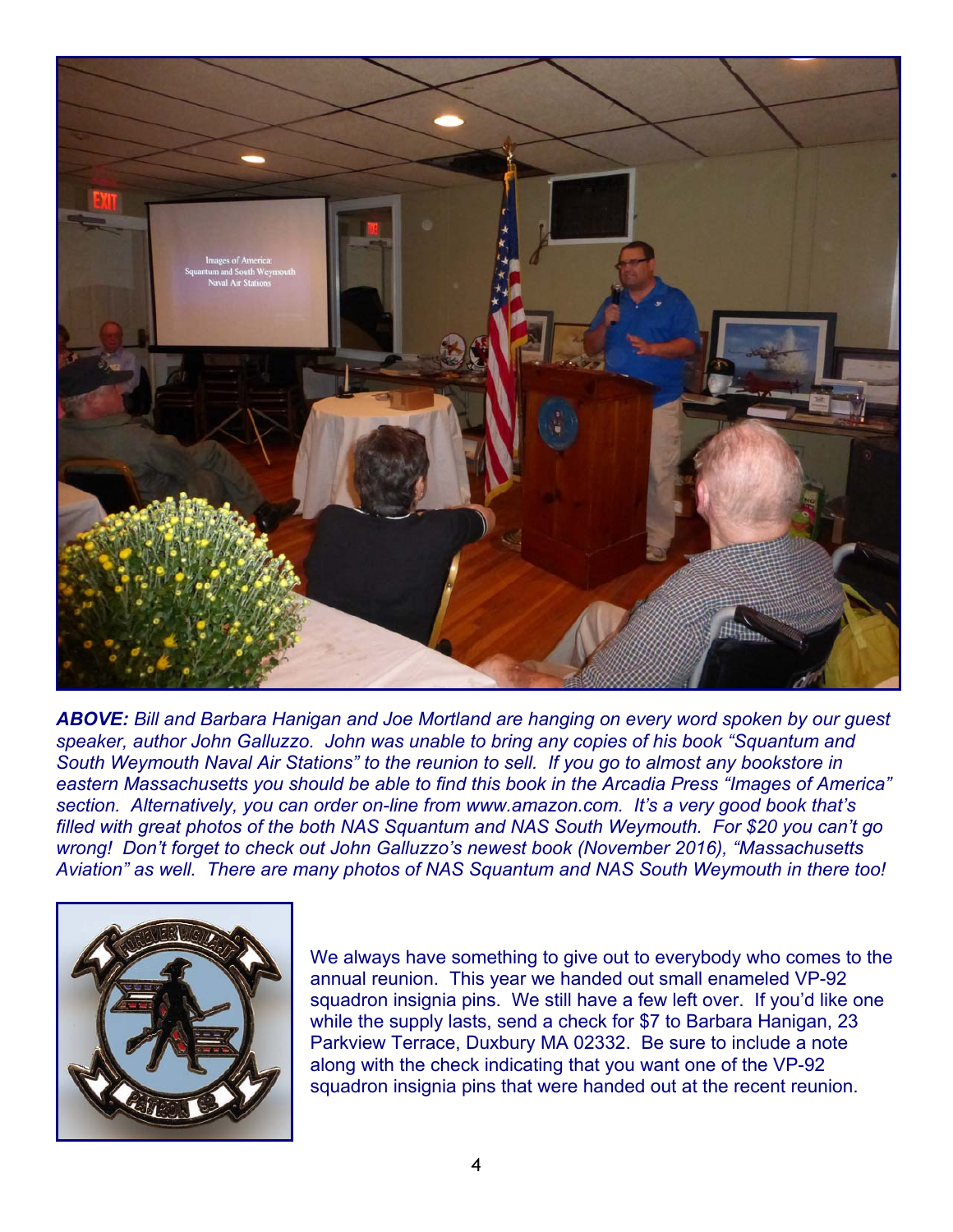#### **THE ADMIN FUND:**

The VP Association has no dues but contributions are welcome to help defray the cost of web site hosting, postage, and other expenses. A big "thank you" to Bob Allen, Tom Carroll, Andre Castellano, Les Connolly, Paul Lapinski, Art Ricca, Leo Salmeri, Harvey Shore, and Fred Squires for their recent generous donations to this organization.

#### **SPEAKING OF THE COST OF PRINTING AND MAILING NEWSLETTERS…**

If you have an e-mail address and get your newsletter in the mail then we do not have your e-mail address. If this is your situation, please contact George Driscoll at gnddriscoll@gmail.com ASAP so we can send the newsletter to you via e-mail. Remember, we do not charge dues and operate on a shoestring thanks to volunteer labor, memorabilia sales, and donations. If you have an e-mail address and get a paper newsletter it would be really be better for us to send it to you via e-mail.

## **LOST CONTACT:**

Please be sure to inform George Driscoll at gnddriscoll@gmail.com whenever your street or e-mail address changes so we can update our contact list.

#### **NEW MEMBERS:**

Paul Moessner 41 Longwoods Rd Falmouth, ME, 04105 E-Mail pmoessner@gmail.com VP-10

Jack Naugler jnaugler@tds.net

Marti (St. Pierre) Selby Little3saint@yahoo.com VP-92

# **VP-92 10TH ANNIVERSARY REUNION:**

Although anybody is welcome to join us, the VP Association is basically the alumni association for VP-92 and its predecessor reserve patrol squadrons. As you should know, VP-92 was officially disestablished on November 30, 2007 at NAS Brunswick, ending a sixty-year heritage of USNR patrol aviation in New England. 2017 will mark the  $10<sup>th</sup>$  anniversary of the disestablishment of VP-92.

This is an important milestone that must be commemorated. Scott Bailey, the last CO of VP-92, and other former squadron personnel are organizing a reunion event to commemorate the  $10<sup>th</sup>$ anniversary of the decommissioning of VP-92. This event will be held in the Brunswick area over a Friday, Saturday, and Sunday during late July or early August 2017. This event will probably feature a Portland Seadogs sporting event on Friday night, a clambake on Saturday, and a golf tournament and memorial event on the old base on Sunday. More details will be provided in future issues of this newsletter and on the VP-92 Facebook group at www.facebook.com as this event approaches.

We have been asked not to hold a VP Association reunion in 2017 and encourage all members to consider going to the VP-92 10<sup>th</sup> Anniversary Reunion instead. We are complying with this request and are asking all members to consider going to Brunswick to attend this important squadron reunion.

# **NAS SOUTH WEYMOUTH 20TH ANNIVERSARY REUNION:**

There's another important anniversary coming up in 2017, that being the  $20<sup>th</sup>$  anniversary of the decommissioning of NAS South Weymouth, which happened on September 30<sup>th</sup> 1997. A 20<sup>th</sup> anniversary NAS South Weymouth reunion will be held at the Randolph Elks Hall in Randolph, Massachusetts on Saturday September 30, 2017. Please note that this is about the same date that we would normally hold the VP Association reunion. Although we strongly encourage all VP Association members to go to the VP-92  $10<sup>th</sup>$  anniversary reunion event in July or August, those persons who can't travel to Maine are welcome to come to the South Weymouth event in September.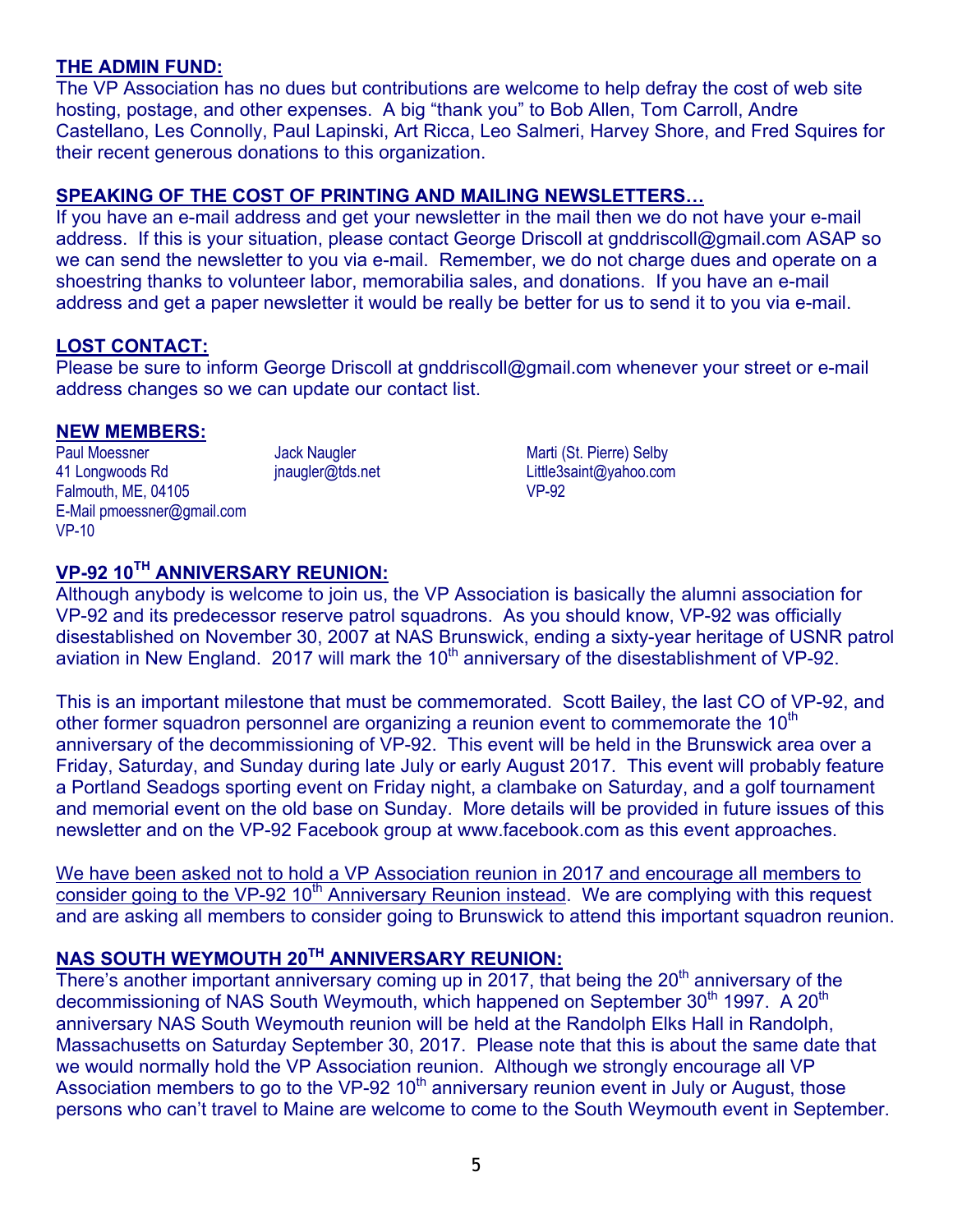The NAS South Weymouth reunion will start at noon and will go until 5 PM. It will include memorabilia displays, a continuous slide show of historic images pertaining to NAS South Weymouth, a presentation on the history of the base, and a buffet meal. All attendees will get a special commemorative NAS South Weymouth polo shirt based upon an actual design sold at the Navy Exchange on the base during its final years. The ANA Patriot Squadron's Shea Naval Aviation Museum will be open from 9 AM to noon on the day of the reunion for all attendees to visit. We are going to try to have a guest speaker who was involved with the BRAC process and closing the base.

For more information and to express interest in going please join the "NAS South Weymouth Reunion" group on Facebook at www.facebook.com. As with the VP-92 reunion, we will present more information about this event in the VP Association newsletter as the date approaches.

#### **NAS BRUNSWICK MUSEUM MAJOR FUND-RAISING CAMPAIGN:**

The Brunswick Naval Museum and Memorial Gardens, a group that intends to establish a military heritage museum in the former base chapel building on old NAS Brunswick, Maine, has kicked off a major financial donation effort called the "Wheels Up Capital Campaign". The museum seeks to raise a total of \$770,000 to make improvements to the building, pay off their mortgage, and set up exhibits. The museum is a 501c3 non-profit educational organization, thus, contributions should be tax deductible. For more information go to the museum's web site at www.brunswicknavalmuseum.org.

#### **NAVY'S MOVE TO STRIP JOB TILES WILL HURT MORALE (Washington Examiner 10/06):**

Rep. Ron DeSantis, a former Navy lawyer who advised a SEAL commander in Iraq, is criticizing the Navy's decision to jettison its centuries-old tradition of referring to sailors by job titles, arguing the move will likely damage enlisted morale. The Florida Republican on Tuesday voiced deep concerns about the Navy's decision, announced last week, to strip every enlisted sailor of their "rating" title, or specialty, in favor of a code for that position similar to other branches of the military. So job titles such as boatswain's mate, yeoman and master-at-arms will be replaced with seaman, petty officer and chief. The change has its roots in the military's decision to open all jobs to women, which prompted reviews of job titles to see if they should be made more gender-neutral. The Navy's review prompted a follow-on "deep dive" look at the entire system, and personnel officials say the ratings change isn't directly connected to the original gender directive.

The move to drop the job titles sparked a social media firestorm from critics who argued the action would scuttle hundreds of years of tradition and strip the titles that had defined sailors' jobs and identities throughout their Navy careers. "The practice of using ratings for enlisted personnel specialties is a centuries-old naval tradition that predates the founding of the United States," DeSantis said in a statement to the Washington Examiner. "These ratings are a source of pride for enlisted sailors, who represent the backbone of the U.S. Navy."

In announcing the change, the Navy last week said the move was the beginning of a career overhaul that would give enlisted sailors more career flexibility within the service and could lead to better chances to land civilian jobs after leaving the service. DeSantis, a Harvard Law graduate who served as a Navy lawyer from 2004-10, argued that the ratings system isn't broken, "but this change tosses tradition out the window and will likely hurt enlisted morale." "The Navy's justification for making the radical change has been, at best, underwhelming," he said. During his years as a Navy lawyer, DeSantis worked directly with detainees at Guantanamo Bay, and in 2007 deployed to Iraq with the troop surge where he served as a legal adviser to a SEAL commander in Fallujah.

Over the weekend, a critic launched a White House petition asking President Obama to overturn the decision, which over the past few days quickly racked up more than half of the 100,000 signatures required for a presidential response. The White House launched "We the People" on whitehouse.gov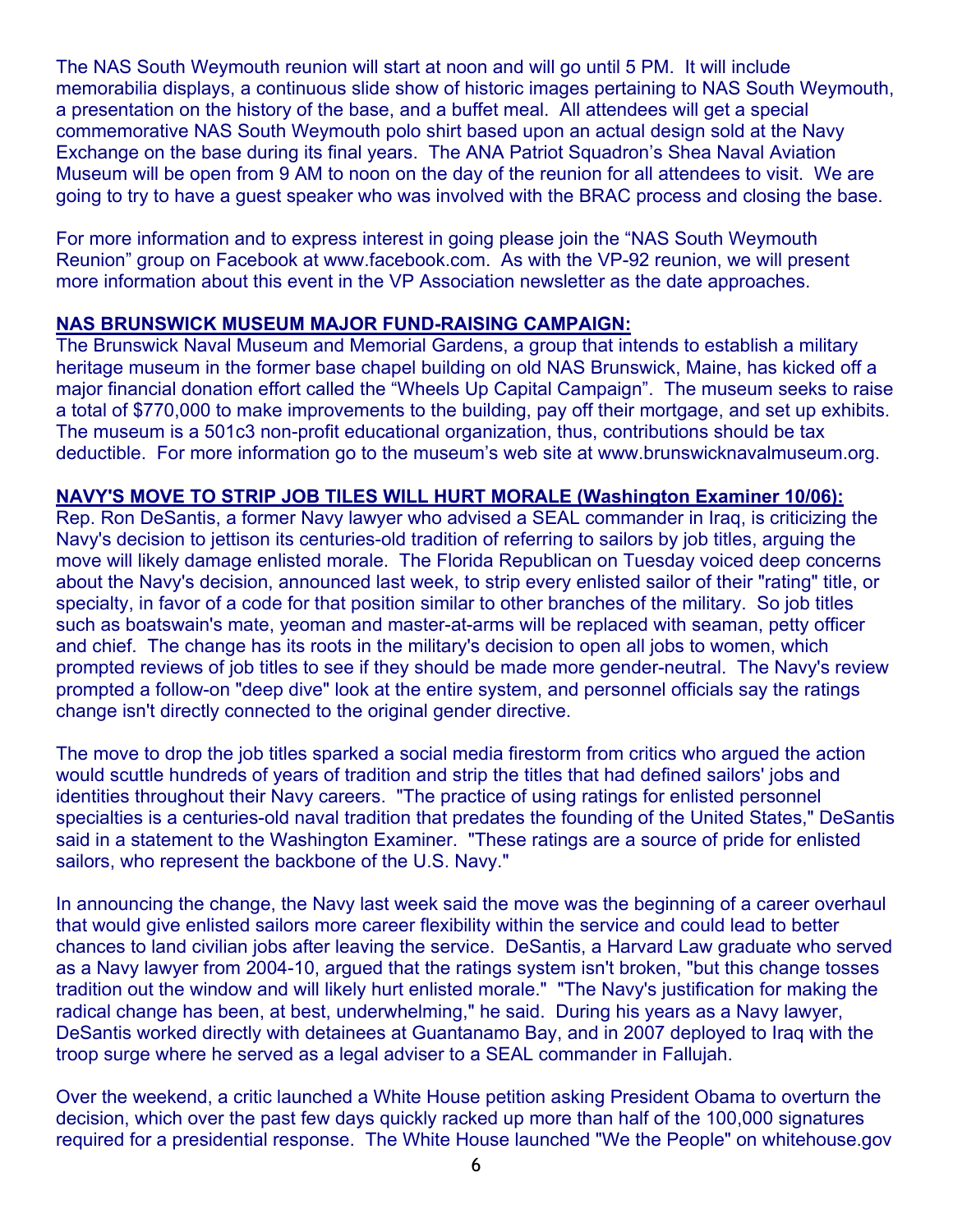in 2011, allowing citizens to petition the executive branch in an effort to help create a more open and responsive government. Petitions must reach 100,000 signatures in 30 days in order for White House staffers to review it and issue an official response. Neither Obama nor the White House has said whether the president knew about the Navy's decision to dump the job titles or whether he signed off on it. A White House official referred the Examiner's questions about the decision-making process to the Pentagon for comment.

Along with widespread outrage from current and former sailors on social media, the Fleet Reserve Association National Headquarters, a nonprofit that represents the interests of enlisted Navy, Coast Guard, Marine veterans and active duty personnel, promoted the White house petition on its Facebook page Tuesday. "For 241 years, Navy personnel have been identified by their job specialty, knows as a 'rating.' The oldest rates such as Boatswain Mates and Gunners Mate predate the founding of this country," the post said. "Being known by your job title was a sense of pride. A sign of accomplishment. #FLEETRESERVE."

#### *Washington Examiner article by Susan Crabtree*

#### **THE END OF RATINGS (Navy Times 10/02):**

"Choose your rate, choose your fate." It's a saying every sailor has heard — and as of late September, it's history. That's the news as the Navy has eliminated every sailor's rating title in favor of generic rank-specific titles like petty officer 2nd class, a move intended to encourage training across specialties and to help them later transition into the civilian workforce with more skills. "We're going to immediately do away with rating titles and address each other by just our rank as the other services do," said Chief of Naval Personnel Vice Adm. Robert Burke in a Sept. 19 interview. "We recognize that's going to be a large cultural change, it's not going to happen overnight, but the direction is to start exercising that now."

The announcement signals a tectonic shift in Navy's personnel system, where sailors have long identified with their individual occupations — ratings — first and foremost. They're the stuff of murals aboard ship and ink on arms. The magnitude of the move isn't lost on the Navy's top leaders, who recognize this move will be unpopular and stress the changes will allow sailors to move easily between related fields and choice more duty stations. The move ends every enlisted rating, some of them like Gunner's mate, Quartermaster and Boatswain's mate that dated back to the Continental Navy. The Navy has had nearly 700 different rating titles in that time — all of which are now history. It starts the Navy on the most radical personnel overhaul in a generation, one that will change the way sailors are trained and advanced — it could even end the semi-annual petty officer advancement test. "We're going to take a new approach to the enlisted ratings with the idea that we would provide more assignment flexibility, more training opportunities and better civilian credentialing opportunities," Burke said.

This began with Navy Secretary Ray Mabus' mandate in January to eliminate the use of the word "man" from rating titles to make the enlisted service more appealing to women. In June, the Marine Corps — also under the Mabus edict — announced they'd take "man" out of 19 occupational titles. The Navy has gone much further. Their more controversial approach will eliminate the rating title every sailor uses and aims to scrap the existing advancement system and start over. Burke said this will eliminate conflicts as the Navy moves to a more modern personnel system over the next few years. The promise is that sailors will soon be able to qualify in multiple skills and across today's traditional rating lines. That will mean they can apply for a wider variety of jobs, duty stations and have more chances to move up the ranks.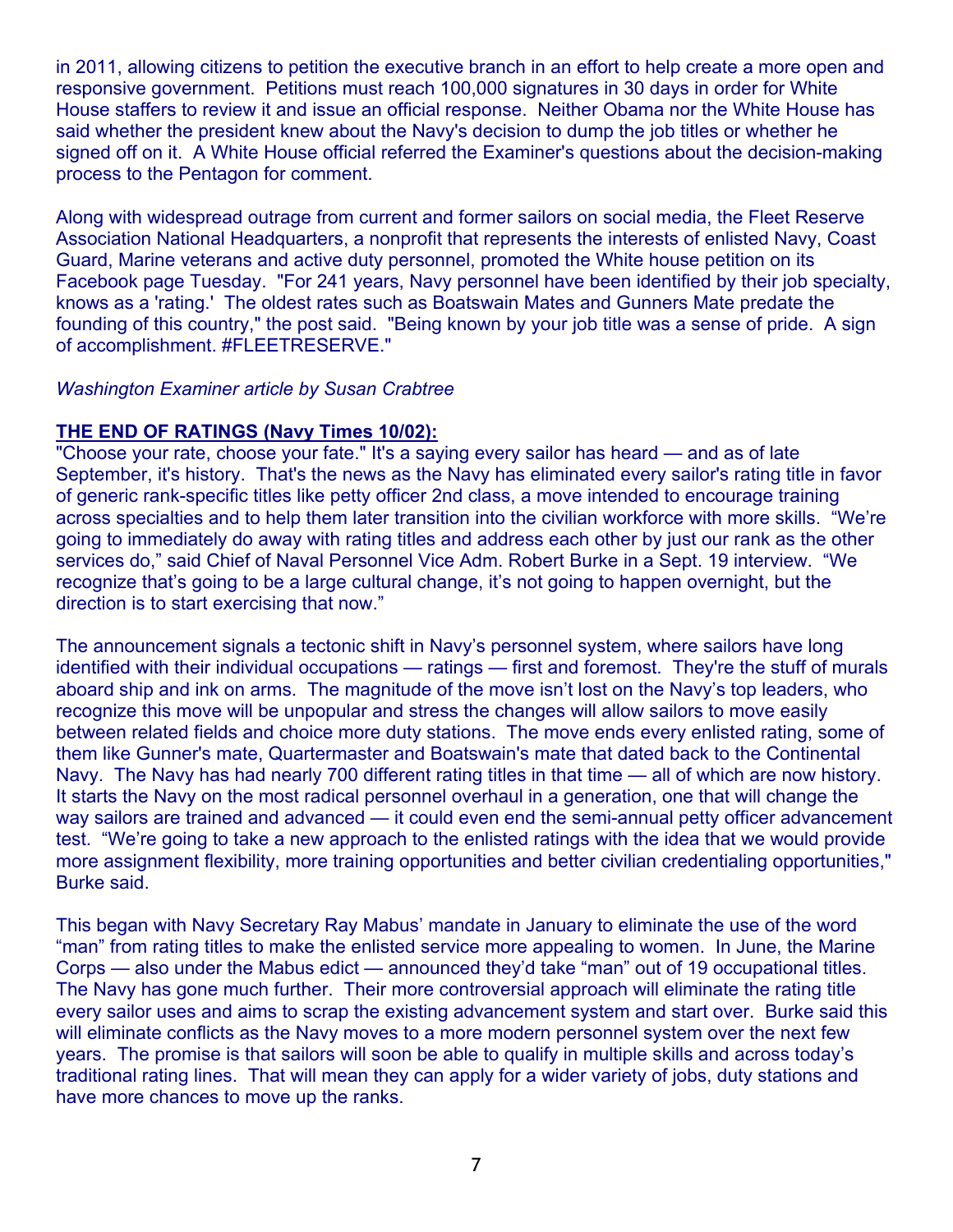For the first time in the Navy's history — every sailor's title will be the same. For E-3 and below sailors, the only title will be "seaman." Though the title "seaman" still has "man" in it, the working group found no workable alternatives, according to now retired Master Chief Petty Officer of the Navy (AW/NAC) Mike Stevens, who was the driving force for these changes. "We just didn't have any good substitutes for seaman," Stevens told Navy Times in an interview this summer. "One was mariner, but no one liked that — the other one was sailors, but that was convoluted because we all refer to ourselves as sailors. So we kept it and the secretary agreed."

Gone in name will be the other non-rated designations — airman, fireman, constructionman and hospitalman. These designations will be converted to codes. Now sailors' jobs will be identified by a four-character combination, known as a Navy Occupational Specialty. Consider the three most historic ratings, once abbreviated as GM, BM and QM. They'll now be B320, B400 and B450, respectively. The service has translated every previous rating and special skill into over 160, four digit alpha-numeric NOS codes. Navy Enlisted Classifications will still fall under an NOS as they did with a rating, to denote skills not common across the rating.

"Petty officers will be addressed as petty officer and then their name, or petty officer third, second or first class more formally — chief, senior chief and master chief for the senior enlisted," Burke said. For example, Yeoman 2nd Class (SW/EXW) Snuffy Smith will now have the title, Petty Officer 2nd Class (SW/EXW) Snuffy Smith. When Smith reaches the chief's mess, he'll be Chief Petty Officer (SW/EXW) Snuffy Smith. As seen above, warfare qualifications will continue to be abbreviated in sailor titles. "Sailors take great pride in earning those coveted warfare designations and they like to place those behind their ratings because they want people to know they've earned them, Master Chief Petty Officer of the Navy (IDW/SW) Steve Giordano said. "That won't go away — they will still have those as part of their titles." The only exception to the job title rule will be the MCPON.

Much about the overhaul remains to be determined. Case in point: ratings badges. These insignia are for ratings that no longer exist — now they're NOS classifications — and there are a few ideas on what to do. Keep them. Dump them. Replace with something new. "It's definitely our plan to cross that bridge, but it will be one of the last things we'll do for a couple of reasons — one depends on how we draw the career fields lines and something may fall out, based on that. I just don't know yet," Burke said. "We may want to go to something that signifies the new career fields or stay with something for the NOS — or we may want to simply go to something like the anchor, constitution and Eagle," Burke said referring to the insignia on the chest pockets of the blue-and-gray Navy working uniform. "We just want to see where we end up on this journey before we re-badge ourselves, so it's all open." In the meantime, sailors can hold off on having their dress blues and whites sleeves resown.

Sailors will soon be able to qualify for more skills and even advance in multiple NOS quotas. To get there, the Navy is reviewing how to redraw the community lines that distinguish skills by specialty. "Today we have 12 career fields that group the [over 90] Navy enlisted ratings we have today," Burke said. "Most sailors will be hard pressed to tell you what they are because they are outdated for the most part." "We want to redraw those career field lines with two major objectives," Burke said. "First, we'll regroup the now Navy Occupational Specialties so that the training and experience is similar between the career fields. If we do that right, we'll be able to pinpoint additional training or experience that a sailor needs to move into a different, but related NOS."

These have been grouped into broad categories like aviation, surface engineering and nuclear power. These would become broader career fields that group sailors by skill type. "Maybe there's a field we'd call aviation maintenance," Burke explained. "We'd like to get to the point in the first step where we can move sailors between types of engines, and then maybe move between engines and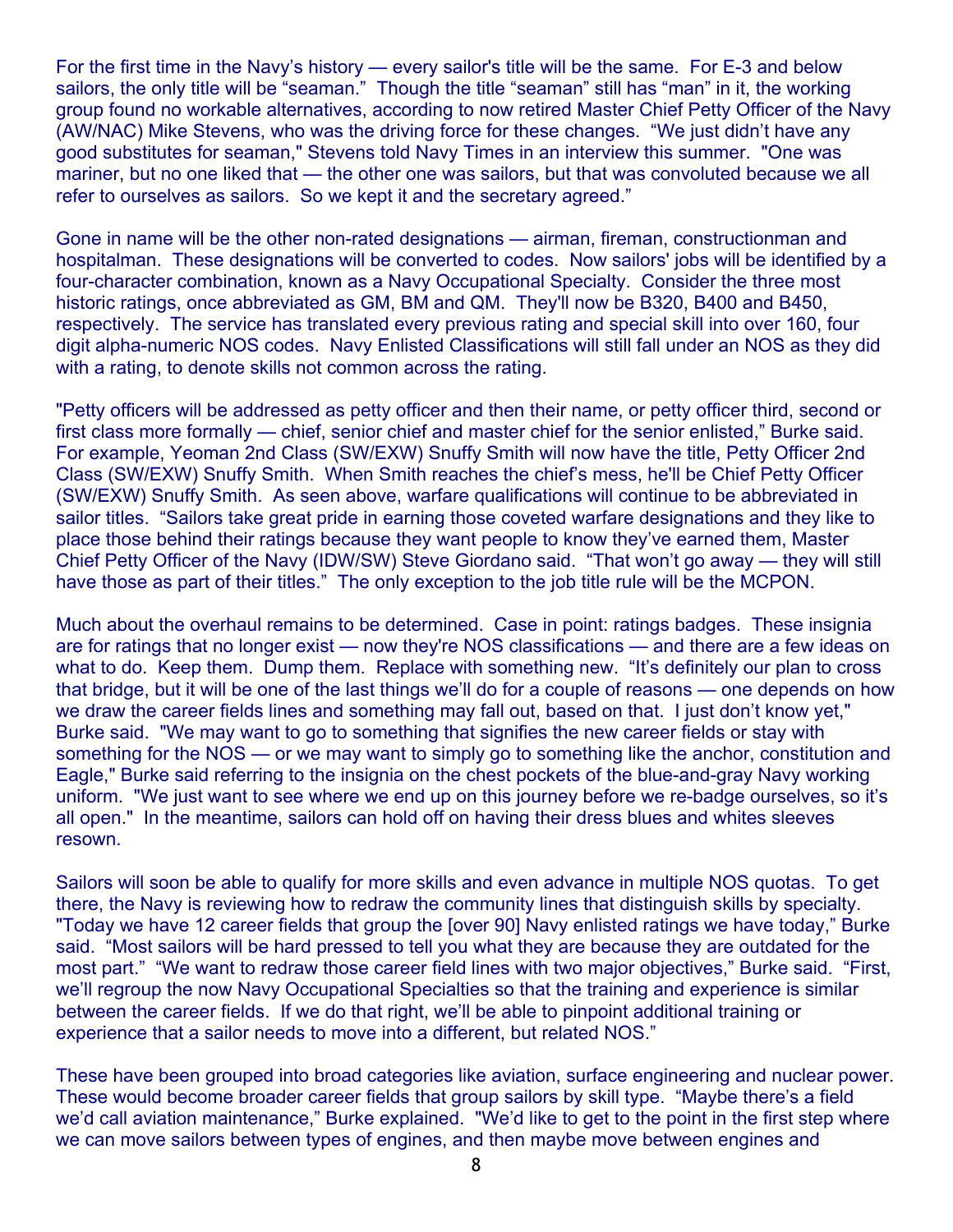airframes and into avionics, too — then possibly move between maintaining combat systems on an aircraft to combat systems on a ship."

As the Navy designs and fields newer ships, Burke said more commonality between systems will make these kinds of leaps more possible. Burke says they'll achieve that through modular training via the new Ready Relevant Learning system that is coming online this year for every career field in the Navy, providing constant training throughout a sailor's career. It can be used to qualify sailors as they advance in a given skill set — or to give them new skills to cross them into a related field.

"You might have to go to a brick and mortar schoolhouse for a couple weeks, but it will be at a fleet concentration area so you are not going to have to leave home," Burke said. "You might only need enough training that could be accomplished through an app on a smart device, or through a distance learning course — or even by acquiring an additional certification at your current shop or at your squadron." But acquiring the new NOS won't require you to go back through another "A" school, he said. What will happen is the Navy will simply look at your existing skills and design a custom program to fill in the gaps. "If you complete those requirements, you could shift into a different NOS," Burke said. "And that shift will bring with it an increase in assignment options, more detailing flexibility — more homeports to choose from, more types of platforms."

It could even put more money in your pocket. "It will open up more timing options — maybe move into an NOS that has special or incentive pay or even a re-enlistment bonus." The new system allows sailors to hold onto your old skills, and learn new ones that allow you to move between different billets. "Then, unlike today, where you cross-rate and you don't go back," Burke said. "Our idea is the lines between NOSs will be blurry and will allow you to move back and forth."

For now, the advancement system will be organized by NOS. But how it works may be radically changing in coming years. It could mean instant promotions and the end of the test. The Navy currently advances to vacancies in given career fields Navy-wide twice a year, where sailors are ranked by rating based on their performance, occupational knowledge and more. The biggest way to gauge their knowledge is via the semiannual petty officer test. The new system will rank them by NOS.

As the Navy improves it's information systems, the twice a year system could get dumped. Instead, advancements will happen year-round, anytime vacancies occur. As part of this, MCPON Stevens had advocated for dumping the advancement test and going to a new, points-based system similar to those used by the Army and Marine Corps. The Navy is still working through proposals to change the advancement system under NOS, such as getting rid of the tests. ""I think that's one possibility we're looking at," he said. "But we're just getting started in deciding where we need to go with the advancement exams."

"With this ability to move back and forth between multiple Navy Occupational Specialties, we have to really think through what that does. Will you have to meet the requirements to advance in all of [the skills you have qualified in] or just one and how that would impact assignments?" Burke stressed that any changes to the advancement system will be announced well in advance of their implementation and for now, sailors will advance along the new NOS lines. "So if any sailor out there is wondering if they have to do anything different in preparing for their next exam, the answer to that is no, not yet, and we'll give you adequate time to prepare when it does happen. We're very sensitive to the need to do that very methodically."

One thing is certain: civilian certifications will play an even greater role in sailors career paths. Right now, the Navy operates a web site that for more than a decade has helped sailors acquire civilian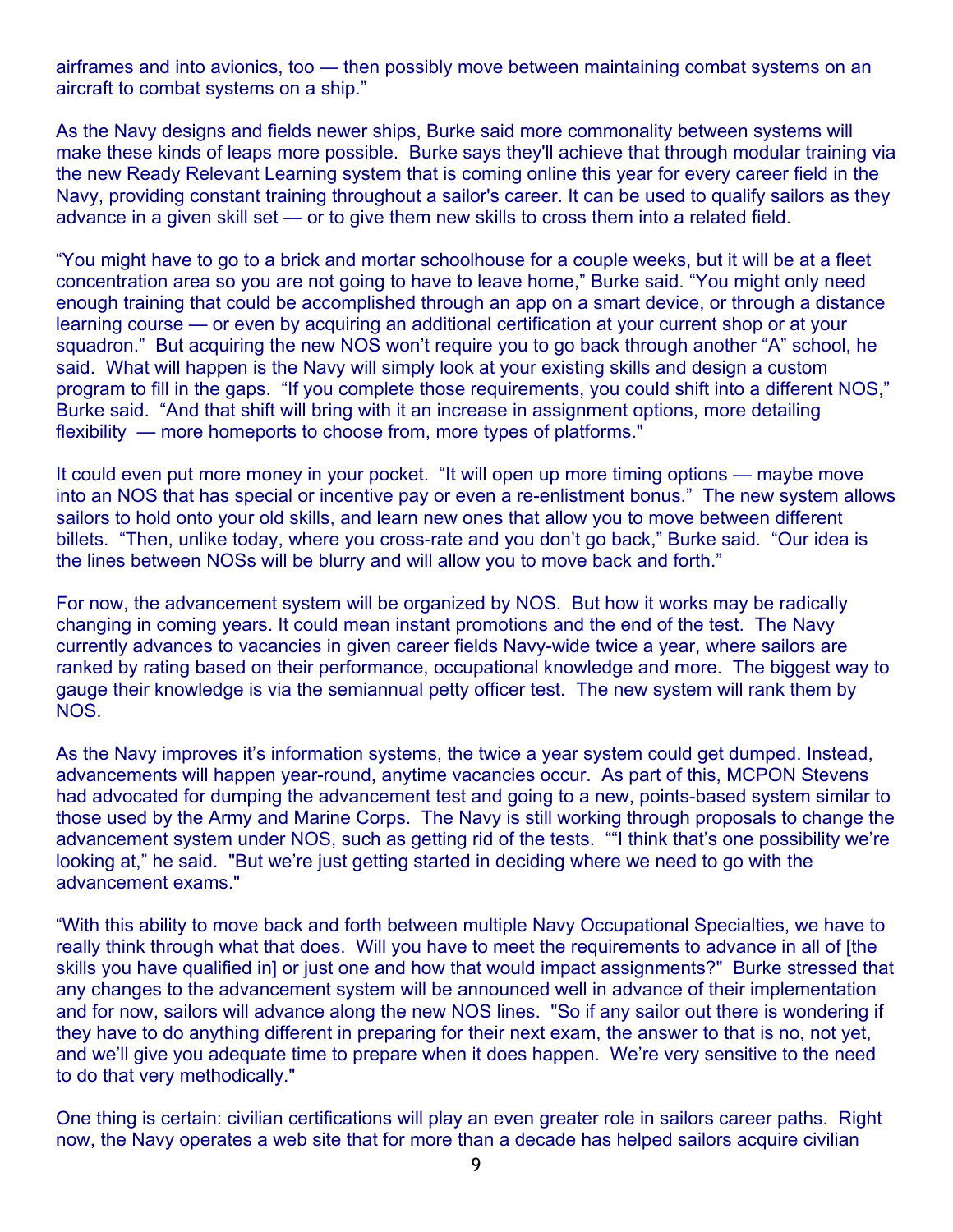certifications for the Navy skills they hold. It's called Navy Credentialing Opportunities Online. The Navy plans to take that a step further and incorporate certifications into career paths so qualified personnel will readily attain the credential via their training. "We can draw these lines intelligently to describe our occupations in a way that make sense for [civilian] certifications," Burke said. "For example, an air traffic controller would be tied into a path so that when they leave the Navy, they leave with the appropriate level of an FAA air traffic control certification."

Aviation maintenance sailors could work towards the coveted FAA Airframes and Powerplants certifications. Surface engineers and deck sailors could net themselves Coast Guard licenses. Many of these valuable and time-consuming certifications that sailors had to get on their own time will now be part of their careers in the future. Moving up the ranks could depend on getting them. "If an advancement exam does exist in the future it could also serve to help qualify sailors for a certification as well," Burke said. "It depends on what your certification will be — some are federal, but most of them are state level certifications and no two look exactly the same — but we are now heading down this road."

#### **DUTCH ROBOTICS COMPANY MOVING TO UNION POINT (Wicked Local 9/14):**

The redevelopment of the former South Weymouth Naval Air Station has finally landed its first largescale commercial tenant after years of struggling to woo companies to buy into a project that not long ago seemed on the verge of fizzling out. Dutch robotics company Prodrive Technologies last week signed a deal to develop a 300,000-square-foot U.S. headquarters on about 7.5 acres of land. LStar Communities, the company overseeing the redevelopment, provided the land for free as an incentive to draw in a flagship tenant. Prodrive plans to open the facility by the end of 2017 and have about 300 jobs by 2020 at Union Point, the property formerly called SouthField. A potential second phase could expand the facility to 550,000 square feet with 500 jobs by 2024.

The deal marks a major milestone for the redevelopment and for LStar, which took over the project last year and has worked to turn it around after it struggled for years with delays and a bureaucratic logjam that required legislation to untangle. "It's a great day for the project and we're really excited to finally have something of this significance to announce," said Matthew Barry, president of LStar's New England division. Barry declined to provide a value for the land given to Prodrive, but LStar recently sold five acres of land to a residential developer for \$12.6 million.

LStar officials had said previously they would give away land to the first large-scale commercial tenant as a way to draw in additional companies to fill up a planned 6 million square feet of commercial space. Plans for Union Point also include 3,900 homes and apartments. The first housing units went up in 2011 after years of delays and hundreds more homes and apartments have followed. But the commercial development that was supposed to be the backbone of the redevelopment and pump new tax revenue into town coffers has been slow to follow.

"Prodrive has long outgrown the opportunities of its home in Holland and is eager to place its new roots in the thriving technological ecosystem of greater Boston," Prodrive founder and CEO Hans Verhagen said in a statement. "We are excited to watch Union Point grow from the sprawling field of possibilities that it is into the hub of industry and culture that we are confident it will become."

LStar announced in May that it had secured its first commercial tenant, Hingham software startup DejaVu Concepts, which plans to move into 30,000 of renovated office space left behind by the Navy. But the Prodrive deal is in line with the kind of cornerstone commercial tenant LStar and its predecessors have said will be necessary to anchor future development. LStar recently signed agreements with developers Patrinely Group, of Houston, and The Keith Corp., of North Carolina, to build 325,000 square feet of office, retail and medical space. Those developers haven't yet secured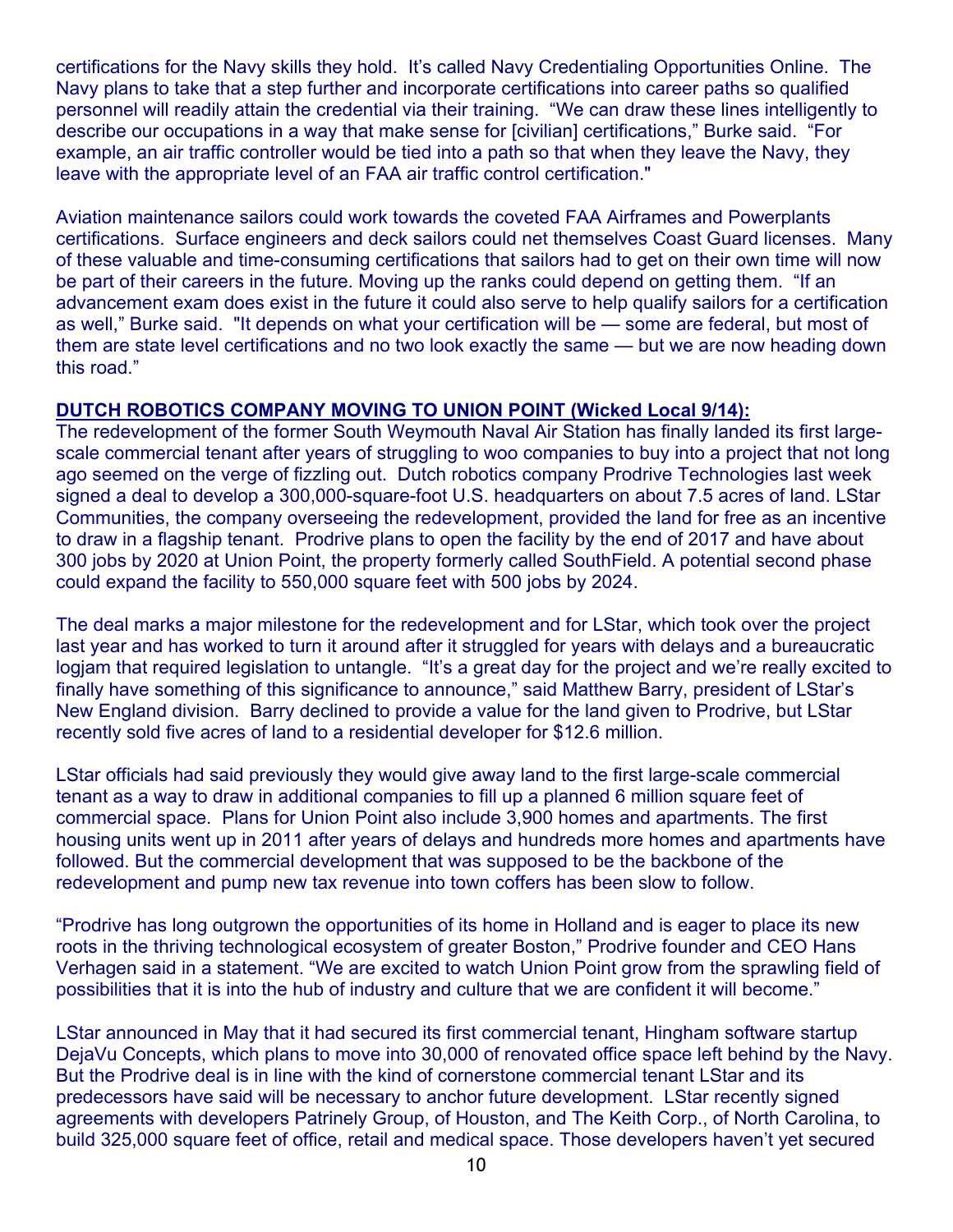tenants. In addition to the free land, Prodrive is also working out a tax incentive plan with Weymouth, Mayor Robert Hedlund said. The tentative deal would allow the company to pay lower taxes to start out, but they'll ramp up over time. Still, Hedlund said, having the company move in will pay off quickly for the town. "It's a great company so that makes it doubly exciting and doubles the level of enthusiasm," Hedlund said. "It's a prestigious company for Weymouth to host."

Prodive currently has its only U.S. office in Cambridge. Prodrive will also make a contribution to the Weymouth schools as part of the deal with LStar, but that agreement is still being finalized, Barry said. State officials worked to attract Prodrive to Massachusetts and then connected the company to Union Point. In a statement, state Secretary of Housing and Economic Development Jay Ash called the deal with Prodrive "a victory for Union Point" and for Massachusetts. "I am excited to welcome Prodrive to Massachusetts, and to the technology and advanced manufacturing ecosystems that continue to innovate and expand in the Commonwealth," Ash said.

Union Point includes 1,400 acres of land in Weymouth, Rockland and Abington. All of the new buildings are on the Weymouth section. The state recently started work on a half-mile extension of the Delahunt Parkway on the former base, which is aimed at allowing more traffic onto the property and making it more attractive to developers. LStar still needs to come up with a long-term source of water and sewer capacity to sustain continued development.

#### *Wicked Local article by Christian Schiavone*

#### **RUSSIAN FIGHTER COMES WITHIN 10 FEET OF US NAVY PLANE (ABC News 9/7):**

A U.S. Navy reconnaissance plane had a close encounter with a Russian fighter that came within 10 feet of the aircraft as it flew in international airspace over the Black Sea. It is the latest encounter between the two militaries that American officials have labeled "unsafe and unprofessional".

According to defense officials, the incident occurred this morning as a U.S. Navy P-8A maritime reconnaissance aircraft flew over the Black Sea conducing "routine operations." It was approached by a Russian SU-27 "Flanker" fighter jet that made "an unsafe close-range intercept" of the Navy plane. During the 19-minute encounter, the Russian fighter jet initially maintained a 30-foot distance from the American aircraft. But it then closed to within 10 feet of the P-8A aircraft, which one official said "is considered unsafe and unprofessional."

Another official said that the U.S. crew attempted to contact the Russian pilot but received no response in return. "U.S. Navy aircraft and ships routinely interact with Russian units in the area and most interactions are safe and professional," said Capt. Jeff Davis, a Pentagon spokesman. "However, we have deep concerns when there is an unsafe maneuver. These actions have the potential to unnecessarily escalate tensions between countries, and could result in a miscalculation or accident, which results in serious injury or death."

In recent months there have been several other close calls involving Russian aircraft and American planes and warships. In April, a pair of Russian fighters buzzed the destroyer USS Donald Cook as it was operating in the Baltic Sea. A video of the encounter released by the U.S. Navy showed the aircraft repeatedly buzzing the ship, including one pass where a Russian fighter flew as close as 30 feet to the American ship.

News of the latest "unsafe and unprofessional" encounter comes on the same day that Defense Secretary Ash Carter accused Russia of "unprofessional" behavior. Speaking at Oxford University today, Carter included Russian interactions in international airspace among a list of examples for how Russia is eroding international norms. "With its violations of Ukrainian and Georgian territorial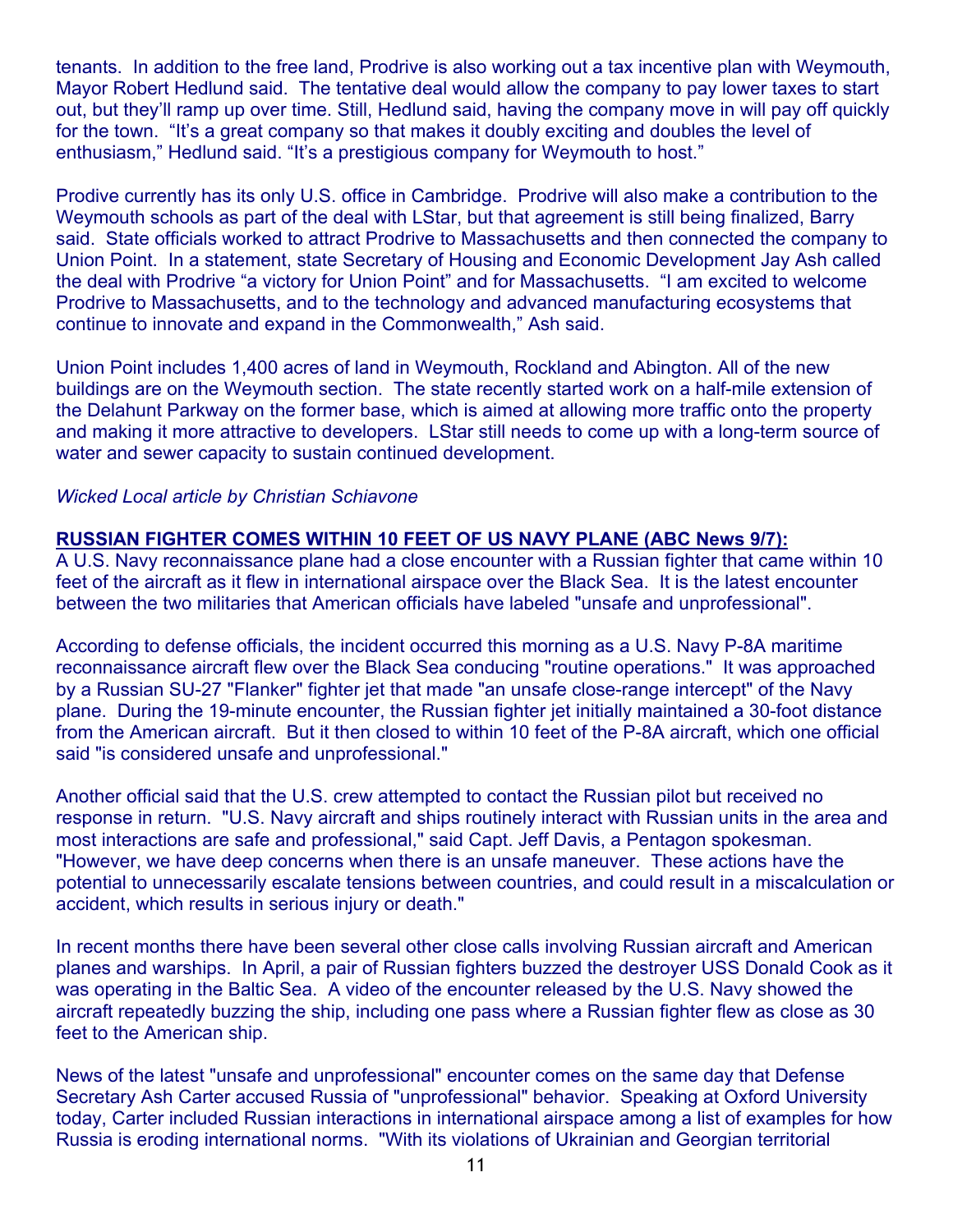integrity, its unprofessional behavior in the air, in space, and in cyber-space, as well as its nuclear saber-rattling -- all have demonstrated that Russia has clear ambition to erode the principled international order that has served the United States, our allies and partners, the international community, and Russia itself so well," said Carter.

#### *ABC News article by Luis Martinez*

## **HALF-MILE ROAD COULD FIRE UP DEVELOPMENT AT OLD NAVY SITE (Boston Globe 9/1):**

A half-mile stretch of road could be the key that unlocks one of the biggest development sites in Greater Boston. That's what builders and state and local officials say about a half-mile extension of the road inside the former South Weymouth Naval Air Station, now the site of a 1,400-acre, \$2 billion, mixed-use development. Long a white whale, the project — known as Southfield until it was recently rechristened Union Point — has been stalled for years, despite the white-hot real estate market around Greater Boston. It has been delayed in part because there's no way to get from one side of the development to the other. There is an access road from Route 3 on one side, and another from Route 18, but nothing connecting the two in the middle. Now, for \$6.7 million in state money, that's set to change. On Thursday, officials lead by Governor Charlie Baker will be in Weymouth to break ground for the road. "It has been a reminder of the unfulfilled promise of this place," said Kyle Corkum, managing partner at LStar, a North Carolina developer that bought the project last year from Starwood Land Ventures. "Simply opening up the road makes possible a lot of commercial development that wouldn't happen otherwise."

The state spent nearly \$45 million in 2011 building a 1.8-mile parkway from the eastern side of the vast former air base, which straddles parts of Weymouth, Rockland, and Abington. But the road abruptly ends at a mostly abandoned section of the old base so desolate that it's now used for movie sets. A half-mile away is another road that connects to the South Weymouth commuter rail station and busy Route 18. While hundreds of single-family homes have been built in recent years around the edges of the project, the middle of the site remained hard to reach, a ghost town of old hangars and barracks and tarmac. That left the state paying \$1.9 million a year to cover debt service on bonds for the existing road, funds that were supposed to come from new tax revenue from development. Closing the gap has long been the goal, but paying for it has proved hard. Starwood was pushing the state to come up with \$20 million to \$40 million to finish the parkway and to build a flyover over railroad tracks and improve entryways to the project. While state officials were supportive, they balked at the price tag. "The extension at a reasonable price made sense," Baker said in an interview. "But the \$40 million number was a nonstarter." Last year, Starwood, which had taken over the project in its much larger 2013 purchase of the developer LNR Property Corp., sold it to LStar. The new developer went back to the state and they quickly agreed on a simpler road, with a price tag of \$6.7 million. "It didn't take a lot of convincing," said Baker, who will preside over the groundbreaking Thursday.

There have been other changes. This spring, all three towns adopted zoning rules that will enable vastly more commercial development — millions of square feet of multifamily housing and office buildings as high as 10 to 12 stories — in what had been envisioned as mostly single-family subdivisions. The plan now, Corkum said, is to create a mixed-use hub for the South Shore, with a town center, walkable neighborhoods, and, eventually, enough office space to match what's in Cambridge's Kendall Square, perhaps two times over. "We could have sold that [housing] overnight," Corkum said. "But we knew we had a chance to do something so good, so transformative to the region." LStar is also close to a deal with Weymouth that would bring more water to the site, enabling more development faster. Mayor Robert Hedlund said that could be signed within days. "This will really unlock the potential of the site," Hedlund said. "They've been hamstrung."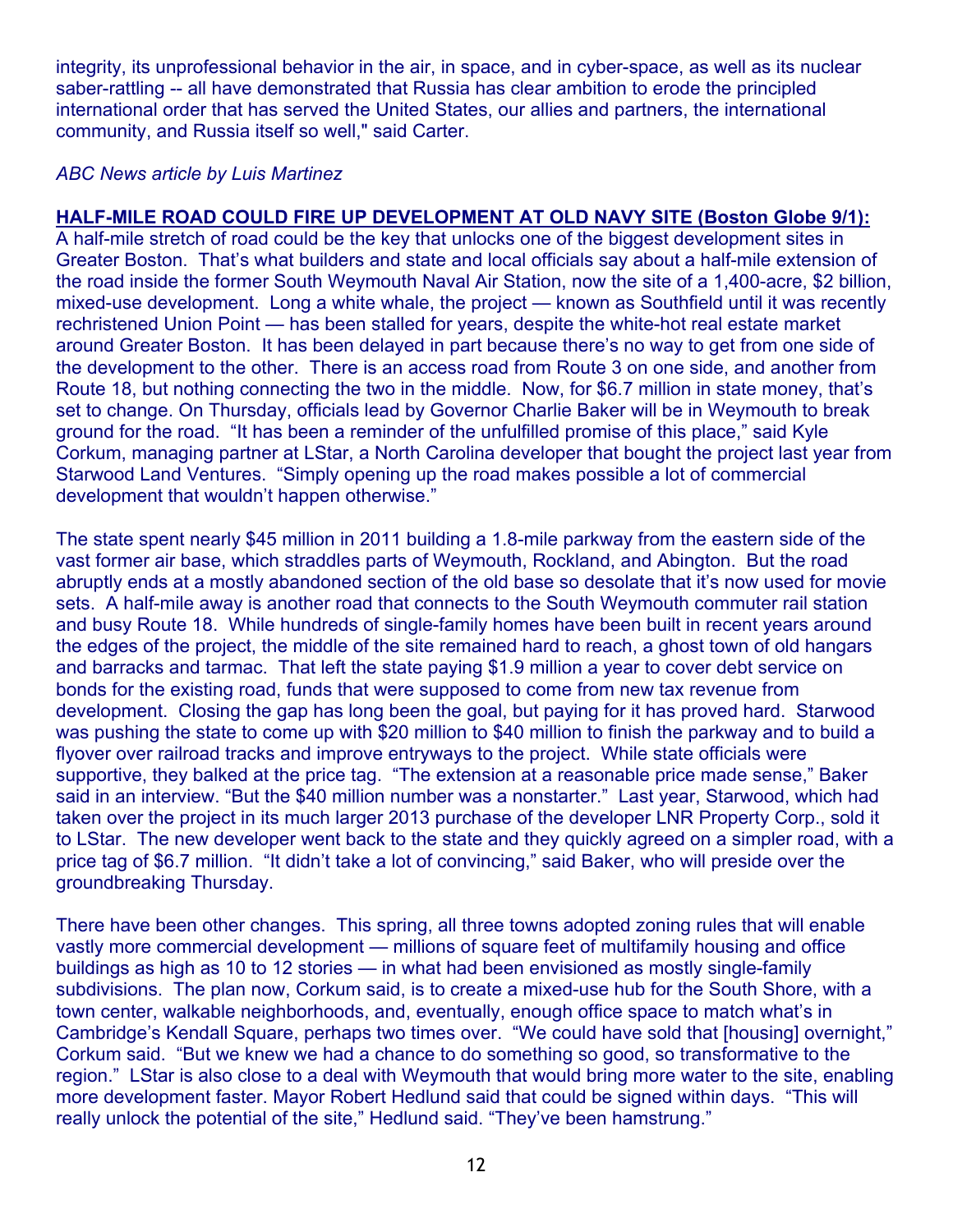With the road plan, the water and the rezoning, the project has sparked strong interest from companies looking for more space — or less-expensive space — than they can find in central Boston, Corkum said. He expects to announce several major commercial tenants soon and is in talks with an "enormous" office user that would bring hundreds of well-paying jobs. "That would not have been possible without this road," Corkum said. It will still take at least a decade to build out Union Point, Corkum estimated, perhaps longer. But after 20 years of waiting for something big to happen there, Hedlund is looking forward to some real progress, he said. "The momentum is finally here," he said. "I think you're going to see everyone's vision for this place finally come to fruition."

### *Boston Globe article by Tim Logan*

#### **FUTURE OF NAVY'S RESERVE PATROL SQUADRONS UNCERTAIN (Seapower 8/23):**

The Navy's two reserve patrol (VP) squadrons are not scheduled to receive the new P-8A Poseidon maritime patrol aircraft, making their future uncertain, the Navy's air boss said. The two squadrons -VP-62 at Naval Air Station Jacksonville, Fla., and VP-69 at NAS Whidbey Island, Wash. — fly the P-3C Orion, which is scheduled to be retired from fleet service in 2019, under current planning.

Speaking to an audience Aug. 18 at the Center for Strategic and International Studies, a Washington think tank, Vice Adm. Michael Shoemaker, commander, Naval Air Forces, said, "It's not in the plan right now to transition [the two squadrons] to P-8. They will be used extensively as we finish the P-3 to P-8 transition on the active side to fill some of the gaps in some of the capabilities that they bring to the [Western Pacific]."

Shoemaker said the two reserve squadrons "participated routinely in forward-deployed detachments augmenting our active forces." He said that "in a perfect world" with unlimited resources the Navy would upgrade the reserve squadrons to the P-8, "but we're not in that position from a resource perspective. We're watching that closely. We will need them around for a little while."

Shoemaker said the best P-3Cs would be transferred to the two reserve squadrons as the P-3 in replaced in active-duty squadrons. The active-duty VP community is halfway through the transition, with six of 12 operational squadrons completed. At the height of the Cold War, the Navy had 13 reserve VP squadrons and two VP reserve master augmentation units in addition to 24 active-duty VP squadrons.

#### *Seapower Article by Richard Burgess*

#### **RECOMMENDED READING:**

Blimps played an important role in maritime patrol and airborne ASW for many years. NAS South Weymouth started off as a blimp base and operated them until 1961. Only NAS Lakehurst had blimps longer than NAS South Weymouth. This new book, "Lighter than Air: A Navy Airship Pilot in WWII and The Crash of the K-34" is the USN memoirs of Second World War blimp pilot Donald Venton. Venton spent time at NAS South Weymouth with ZP-11 and was on the ZNP-K type blimp K-34 when it crashed off the coast of Cape Cod during the war. Although the book has only one chapter about NAS South Weymouth, Venton's description of life on the base during the war makes it well worth having. To obtain a copy on-line go to the link for the book on the "geedunk" page of our web site at www.vpassociation.org or send a check for \$25 to Naval Airship Association, PO Box 700, Edgewater FL 32132.